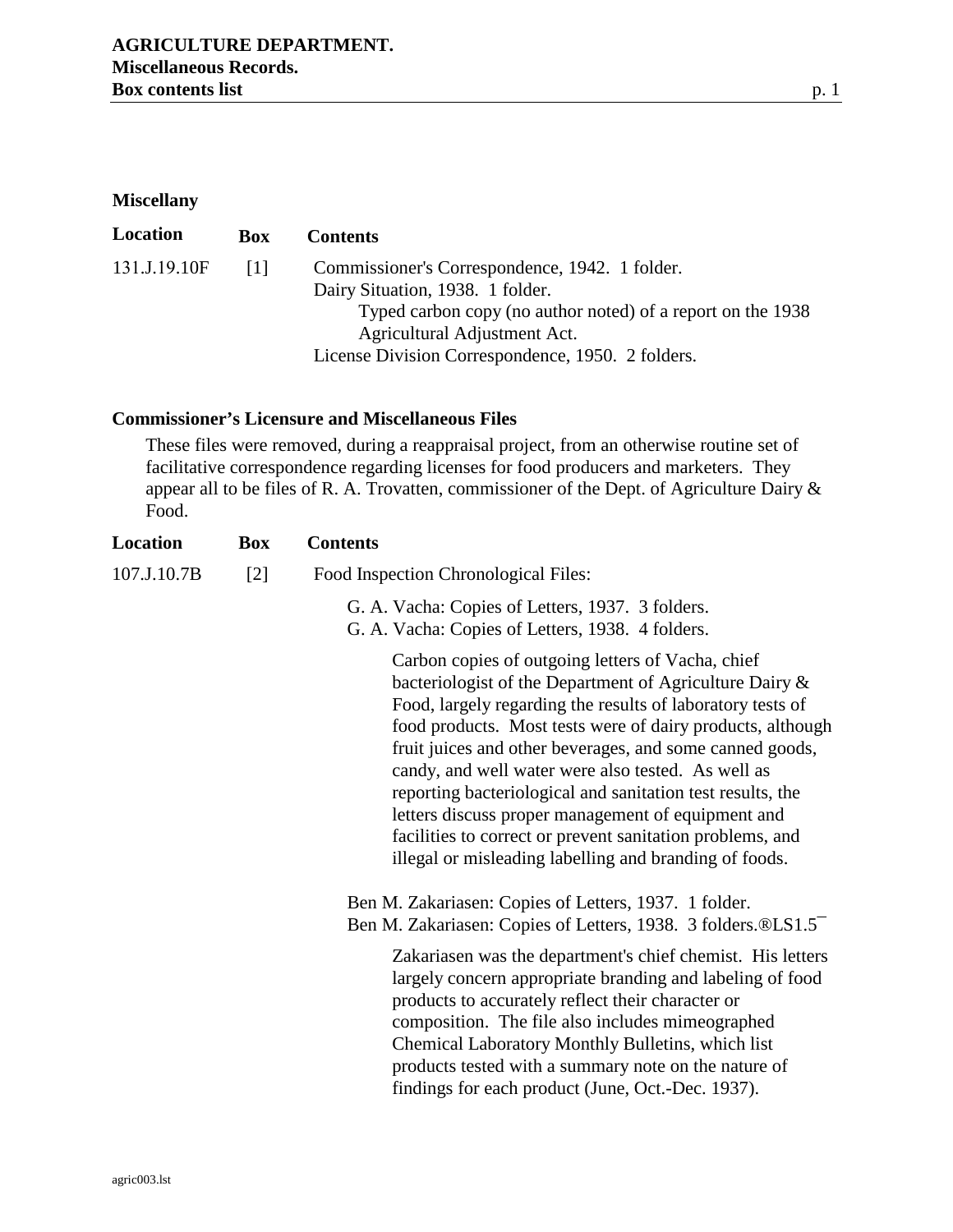# **Location Box Contents**  107.J.10.7B [2] Bacteriological, 1934-1935. 1 folder. A few miscellaneous carbons of Vacha letters and circulars to beverage producers; his biennial report of the Bacteriological and Canning Division for 1932-1934 (3 versions or segments); a few letters from him to Trovatten; a report of a hearing on a Windsor Beverage Company complaint regarding the issuance of a beverage license; and a list of amendments to food rules and regulations. Circulars to All Inspectors, 1933, 1935-1936. 1 folder. Commissioner of Indian Affairs, 1929-1934. 1 folder. Correspondence with the U.S. Commissioner of Indian Affairs regarding the status of various individuals as Indian wards of the government, apparently in connection with decisions as to whether they could sell tobacco on the reservations without a license. Creamery Organizations, 1934-1935. 1 folder. Trovatten's correspondence with officers of various creamery associations, largely regarding inspection, appointments of inspectors, grading, his attendance at various meetings, and cream quality improvement issues. Educational Butter Scoring Contest, 1936. 1 folder. Lists of winners. A State Fair contest. Livestock Sanitary Board, 1934-1935. 1 folder. Reports (statistics) on ante-mortem inspections; correspondence regarding procedures for control of communicable diseases of livestock and poultry and regarding a case of poisoning from flax screenings. Drought Relief Correspondence, March 1935. 1 folder. Correspondence regarding acquisition, prices, shipment, and quality of emergency supplies of livestock feed, mainly hay. Drought Relief Reports, 1934-1935. 1 folder. "A Grazing Adventure in Northern Minnesota," final report, Minnesota SERA Emergency Pasturage Project, 1934, by M. J. Thompson; 2 USDA reports on the drought situation (Aug. 1934, April 1935); "Relief Data on the Minnesota Emergency Relief Administration," for the 49th Minnesota Legislature, Jan. 15, 1935.

#### **Commissioner's Licensure and Miscellaneous Files (cont)**